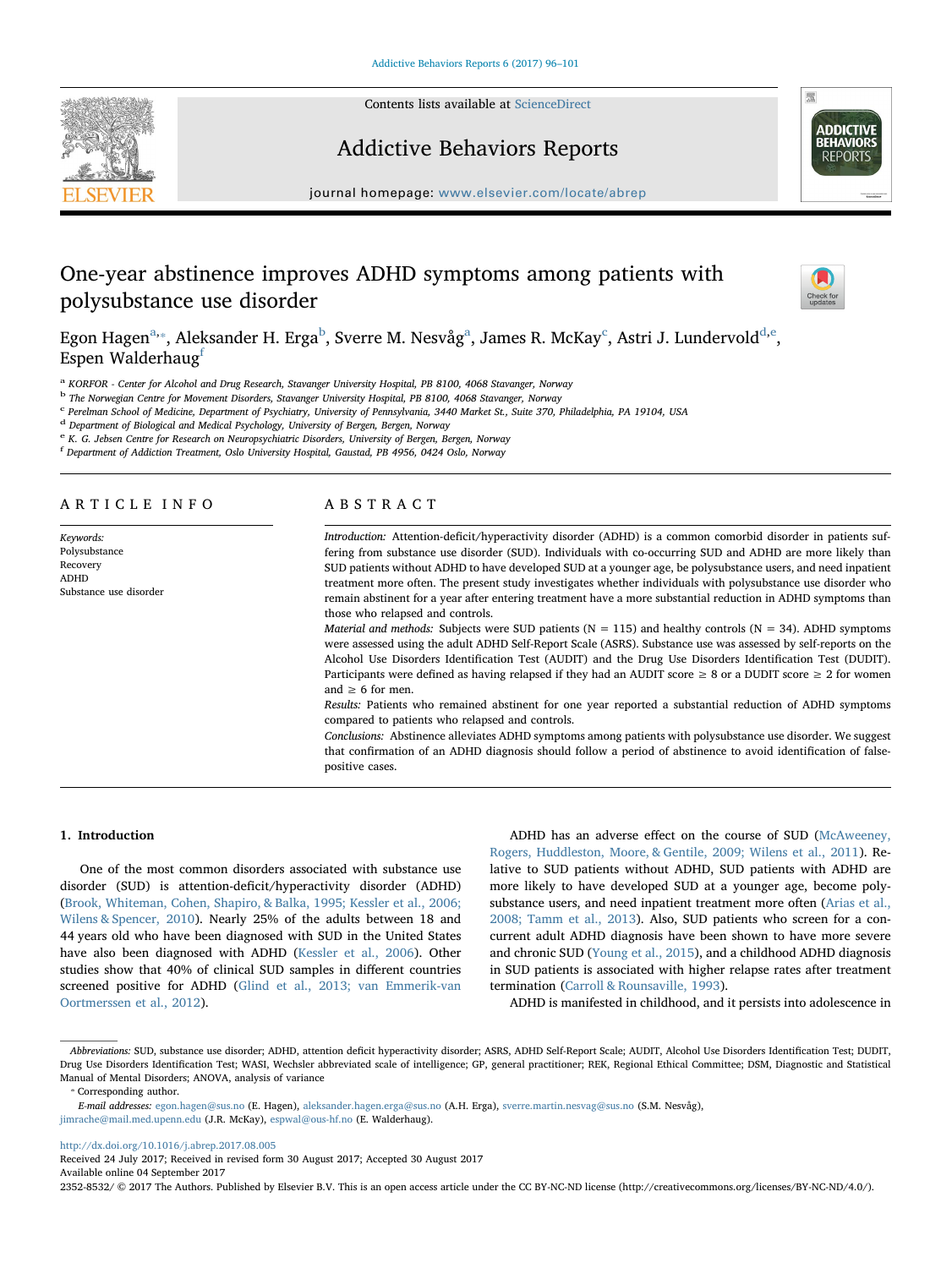almost 75% of the cases, and into adulthood in close to 50% ([Wilens & Spencer, 2010\)](#page-5-4). Most studies have focused on how the onset of ADHD, often in combination with conduct or bipolar disorders, increases the risk of later SUD [\(Wilens et al., 2011](#page-5-5)).

Comorbid ADHD place patients with SUD at risk of impaired recovery, with longer duration of substance use and slower remission rate ([Wilens, Biederman, & Mick, 1998](#page-5-6)).

SUD complicates the diagnostic process, particularly for clients identified with ADHD in adulthood and for those with symptoms below the diagnostic threshold ([Levin, Evans, & Kleber, 1998\)](#page-5-7). Diagnosing ADHD in adult patients with SUD requires accurate retrospective information, and this is often difficult to obtain because of inadequate anamnestic data [\(Faraone et al., 2007; Levin et al., 1998\)](#page-5-8). Consequently, there is a group of adults who meet all the criteria for an ADHD diagnosis except age at onset ([Faraone et al., 2007\)](#page-5-8). However, studies have found that this group has similar forms of psychiatric comorbidity, neurocognitive impairment, and familial transmission as the group with a confirmed diagnosis, only differing on the childhood onset requirement of the Diagnostic and Statistical Manual of Mental Disorders-Fourth Edition (DSM-IV) [\(Faraone et al., 2006; Faraone et al., 2006](#page-4-3)). Furthermore, because SUD often emerges in adolescence, the apparent late onset of ADHD may reflect the onset of SUD rather than ADHD, and although subthreshold ADHD may be a milder form of the disorder ([Norén Selinus et al., 2016\)](#page-5-9), it could also reflect nonspecific risk characteristics for SUD rather than symptoms of ADHD [\(Faraone et al.,](#page-4-3) [2006\)](#page-4-3). Taken together, this means that improvement of SUD symptoms may also lead to an improvement of problems associated with ADHD symptoms.

The present study investigates how 12 months of sobriety following the onset of treatment affects the presence of self-reported ADHD symptoms in a clinical sample of polysubstance users. Polysubstance use disorder is frequent in clinical SUD samples [\(Andrade,](#page-4-4) [Carroll, & Petry, 2013\)](#page-4-4). Comorbid ADHD place patients with SUD at risk of impaired recovery, with longer duration of substance use and slower remission rate ([Wilens et al., 1998\)](#page-5-6).

To our knowledge, this is the first study to report changes in selfreported ADHD symptoms in people with polysubstance use disorder during the 12-month period after initiation of treatment. Using a prospective design and a control group, we addressed the following question: Will individuals with polysubstance use disorder who remain abstinent for one-year show a greater improvement in ADHD symptoms compared with those who relapsed and controls?

#### 2. Material and methods

#### 2.1. Participants

One hundred and fifty SUD patients were recruited from 10 outpatient and residential treatment facilities within the Stavanger University Hospital catchment area (Norway) between March 2012 and May 2013. We employed broad inclusion criteria focusing on polysubstance use disorder because it is common in clinical settings ([Badiani, Belin, Epstein, Calu, & Shaham, 2011; Stavro,](#page-4-5) [Pelletier, & Potvin, 2013](#page-4-5)). The main inclusion criteria at baseline were: (a) evidence of SUD with polysubstance use, operationalized as the use of more than one drug on a single occasion, or a history of abusing multiple drugs; (b) enrolled in a new treatment sequence by the substance use treatment service; and (c) at least 16 years of age. At baseline, 22 patients were excluded because they did not meet the inclusion criteria (four had no substance use addiction and 18 did not report polysubstance use), leaving 128 patients in the study.

The control group ( $N = 38$ ) was a convenience sample recruited by posters exhibited at social welfare and GP offices. Controls and SUD patients were compensated with NOK 400 ( $\sim$  USD 50) for the baseline testing. During the one-year follow-up period, 13 SUD patients and four people from the control group withdrew or dropped out of the study.

The final group included 115 SUD patients and 34 controls. The retention rate was 89.8% for patients and 89.5% for controls. This study was reviewed and approved by the Regional Ethical Committee (REK 2011/1877) and conducted according to its guidelines and those of the Helsinki Declaration (1975). Written informed consent was obtained from all participants.

#### 2.2. Procedures

The study is part of a prospective cohort study of a sample of SUD patients in the Stavanger University Hospital catchment area. To minimize contamination from drug withdrawal and the acute neurotoxic effects of psychoactive substances, baseline assessment was performed after two weeks of abstinence ([Miller, 1985\)](#page-5-10) by experienced and trained staff. Information on substance use was assessed using the Alcohol Use Disorders Identification Test (AUDIT) [\(Bohn,](#page-4-6) [Babor, & Kranzler, 1995](#page-4-6)) and the Drug Use Disorders Identification Test (DUDIT) [\(Voluse et al., 2012\)](#page-5-11). At the one-year follow-up, patients were defined as relapsing to a significant level of use if they had an AUDIT score  $\geq 8$ , or a DUDIT score  $\geq 2$  for women and  $\geq 6$  for men [\(Bohn](#page-4-6) [et al., 1995; Voluse et al., 2012](#page-4-6)).

#### 2.3. Adult ADHD self-report scale (ASRS)

The ASRS is a frequently used screening instrument for ADHD ([Kessler et al., 2005](#page-5-12)). It is composed of 18 items that reflect the symptoms used to define ADHD according to the fifth edition of the Diagnostic and statistical manual of mental disorders (DSM-V) ([Association, 2013\)](#page-4-7). The results from this scale assess the presence of ADHD symptoms, but on its own, it is not an adequate diagnostic tool.

Symptoms are rated on a 5-point Likert-type scale (0–4 = never, rarely, sometimes, often, and very often), with a range of 0 to 72 for the 18-item instrument. This instrument has previously been validated in SUD populations ([Dakwar et al., 2012; Van de Glind et al., 2013\)](#page-4-8).

In the present study, we included a sum score across all the 18 ASRS items, a sum score for the ASRS items that assess inattention (items 1–4 and 7–11), and a sum score for the items that assess hyperactivity/ impulsivity (items 5, 6, and 12–18).

In order to highlight the severity of individual items in the ASRS, we dichotomized responses to the ASRS items into "severe/not severe" according to recommendations by Kessler et al. [\(Kessler et al., 2005](#page-5-12)). Lastly, we used the "severe/not severe" dichotomized items to identify clinically significant ASRS profiles. The ASRS profile was dichotomized as "clinically significant" if  $\geq$  9 items were dichotomized as "severe", and "not clinically significant if  $< 9$  items were dichotomized as severe". This method is commonly used in clinical practice, and in line with the original recommendations by Kessler et al. [\(Kessler et al.,](#page-5-12) [2005\)](#page-5-12).

#### 2.4. Statistical analyses

All analyses were performed using IBM SPSS v24 for Mac. Twotailed p-values < 0.05 were considered statistically significant. Data were assessed for normality with histograms, Q–Q plots, Kolmogorov–Smirnov tests, and Shapiro-Wilk tests. Visual inspection of histograms and Q-Q-plots revealed that ASRS-scores at baseline and 1 year follow up did not deviate from normality. This was also evident from the Kolmogorov-Smirnov test  $(D_{(149)} = 0.05, p = 0.200;$  and 1 year  $D_{(149)} = 0.06$ ,  $p = 0.200$ , respectively) and Shapiro-Wilk test (baseline  $w_{(149)} = 0.99$ ,  $p = 0.651$ ; and 1 year  $w_{(149)} = 0.99$ ,  $p = 0.327$ ). Sub-analysis of normality for each participant group yielded similar results (data not shown). As the data was normally distributed, parametric statistics were used throughout. The statistical procedures of the demographic variables have been published in a previous paper [\(Hagen et al., 2017](#page-5-13)).

Mixed ANOVA was used to compare changes in abstainers,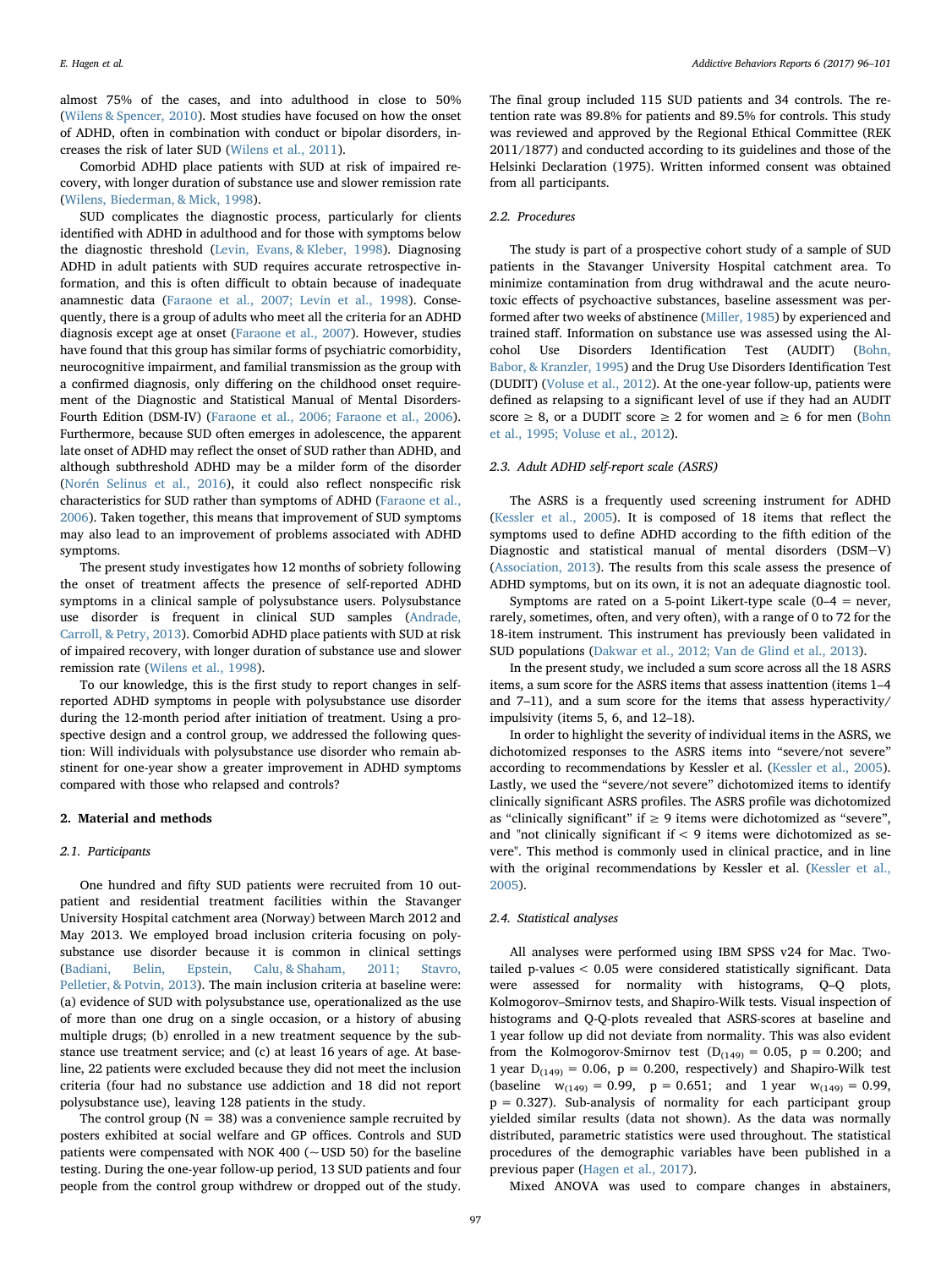relapsers, and controls from baseline to the one-year follow-up. Variables for which one group's responses differed from those of the other two groups were expected to show a significant interaction. To determine the cause of interaction effects, a paired samples t-test was used to evaluate mean change from baseline to one-year within each group. Effect sizes were calculated as Cohen's d for paired samples and parametric data, where 0.5 was considered a medium effect and 0.8 was considered a large effect ([Cohen, 1988\)](#page-4-9). Main effects were not interpreted in the presence of a statistically significant interaction ([Bordens & Abbott, 2002](#page-4-10)).

Lastly, the frequency of individual items dichotomized as severe was estimated for each group (i.e., abstinent, relapsed, and control), and changes in frequency during the one-year follow-up were investigated for each item using a repeated measures ANOVA. As multiple comparisons were made, Bonferroni adjusted P-values (0.05/18 = 0.003) were used to establish statistical significance.

#### 3. Results

#### 3.1. Group characteristics

We presented data for the clinical and demographic variables for patients who remained abstinent for a year  $(N = 51)$ , patients who relapsed ( $N = 64$ ), and controls ( $N = 34$ ) in a previous paper [\(Hagen](#page-5-13) [et al., 2017](#page-5-13)). In short, patients and controls did not differ in age, but controls were more often female (44% vs. 33%) and had a higher mean level of education (14.2 vs. 11.8 years) and a higher mean IQ score (105.5 vs. 98.2) at baseline. Three patients and five controls were < 18 years of age at the time of inclusion. Although there were no differences in baseline demographic variables between the two SUD groups, the abstinent group obtained a higher mean WASI IQ score (100.7 vs. 95.8). As measured by the mean AUDIT/DUDIT score, baseline levels of substance abuse did not differ between the two SUD groups.

#### 3.2. ASRS total score

At baseline, there was a significant difference ( $t = 6.4$ ,  $p < 0.001$ ) in ASRS total score between patients ( $m = 34.7$ ,  $SD = 10.7$ ) and controls ( $m = 21.2$ ,  $SD = 11.4$ ). At baseline, patients who relapsed during the follow-up period had a higher ASRS total score than patients who remained abstinent, but this difference was not statistically significant ([Table 1](#page-2-0)). Repeated measures ANOVA showed a significant effect of group  $[F(2146) = 18.0, P < 0.001]$  and time  $[F(1146) = 25.7,$  $p < 0.001$ ], and a significant group  $\times$  time interaction [F(2146)

<span id="page-2-0"></span>

| Table 1 |                                                 |
|---------|-------------------------------------------------|
|         | ASRS scores at baseline and one-year follow-up. |

|                   | Abstinent group |                     | Relapse group |                                    | Control group |                       |
|-------------------|-----------------|---------------------|---------------|------------------------------------|---------------|-----------------------|
|                   | $(N = 51)$      |                     | $(N = 64)$    |                                    | $(N = 34)$    |                       |
|                   | Baseline        | 1 year <sup>a</sup> | Baseline      | $1$ year <sup><math>a</math></sup> | Baseline      | $1$ year <sup>a</sup> |
| ASRS Part 1:      | 18.5            | 12.4                | 18.7          | 16.8                               | 10.6          | 10.6                  |
| inattention       | (6.8)           | $(8.0***$           | (6.3)         | $(6.0)$ *                          | (6.1)         | (6.2)                 |
| ASRS Part 2:      | 15.5            | 10.8                | 16.5          | 14.7                               | 10.8          | 10.3                  |
| hyperac-          | $(6.5)^*$       | $(7.4)$ ***         | (5.5)         | $(5.8)$ <sup>*</sup>               | (5.2)         | (5.3)                 |
| tivity            | 34.0            | 23.3                | 35.6          | 31.6                               | 21.2          | 21.0                  |
| <b>ASRS</b> Total | (11.8)          | (14.4)              | (9.6)         | (9.6)                              | (11.4)        | (9.3)                 |
| scoreb            | [18]            | [9]***              | [25]          | [19]                               | [3]           | [2]                   |

All data are means (SD).

<span id="page-2-2"></span><sup>a</sup> Results of paired samples *t*-test. This measures improvement in mean score from baseline to one-year later within the group.

<span id="page-2-5"></span> $<sup>b</sup>$  Number with clinical score is indicated by [N].</sup>

<span id="page-2-4"></span><span id="page-2-3"></span> $p < 0.05$ . \*\*\*  $p$  < 0.001.

<span id="page-2-1"></span>

Fig. 1. Mean ASRS sum score for each group at baseline and one-year follow up. Footnote: Changes in mean ASRS sum score from baseline to one-year for each group. Standard deviation indicated by error bars.

 $= 10.2$ ,  $p < 0.001$ ] (illustrated in [Fig. 1](#page-2-1)). Follow-up analyses showed that the interaction could be attributed to the significant alleviation of ADHD symptoms in the abstinent group (t = 5.5,  $p$  < 0.001), with a large effect size ( $d = 0.82$ ), and significant symptom improvement in the relapse group (t = 2.4,  $p = 0.017$ ), with a moderate effect size  $(d = 0.37)$ . In the control group, the ASRS total score did not change from baseline to one year later (m = 21.2, SD = 11.4 vs. m = 21.0,  $SD = 9.4$ ). At both time-points, the total score in the control group was slightly lower than that at follow-up in the SUD patients who were abstinent ( $m = 23.3$ ,  $SD = 14.4$ ), and considerably lower compared with those who relapsed ( $m = 31.6$ ,  $SD = 9.6$ ).

### 3.3. Inattention symptoms

At baseline, there was a significant difference ( $t = 6.4$ ,  $p < 0.001$ ) in inattention symptoms between patients ( $m = 18.6$ ,  $SD = 6.4$ ) and controls ( $m = 10.6$ ,  $SD = 6.1$ ). The patient groups (abstained and relapsed) did not differ at baseline on the ASRS inattention subscale. Repeated measures ANOVA showed significant main effects of group [F  $(2146) = 18.0, p < 0.001$ ] and time [F(1146) = 21.1, P < 0.001], and a significant group  $\times$  time interaction [F(2146) = 10.2, p < 0.001]. Follow-up analyses showed that the interaction could be attributed to the significant improvement in the abstinent group  $(t = 5.5, p < 0.001)$ , with a medium to large effect size  $(d = 0.82)$ , and a significant improvement in the relapse group  $(t = 2.3)$ ,  $p = 0.025$ ), with a small effect size ( $d = 0.31$ ). The ASRS inattention score in the control group did not change over time.

## 3.4. Hyperactivity-impulsivity symptoms

At baseline, there was a significant mean difference  $(t = 6.4,$  $p < 0.001$ ) between patients (m = 16.1, SD = 5.9) and controls  $(m = 10.6, SD = 6.2)$  on the ASRS hyperactivity/impulsivity subscale. The patient groups did not differ on this score at baseline, but the repeated measures ANOVA showed significant main effects for group [F  $(2145) = 10.8$ ,  $p < 0.001$  and time [F(1145) = 17.9,  $p < 0.001$ ], and a significant group  $\times$  time interaction [F(2145) = 5.4, p = 0.006]. Follow-up analyses showed that the interaction could be attributed to significant improvement in the abstinent group ( $t = 4.5$ ,  $p < 0.001$ ), with a moderate effect size ( $d = 0.66$ ), and significant improvement in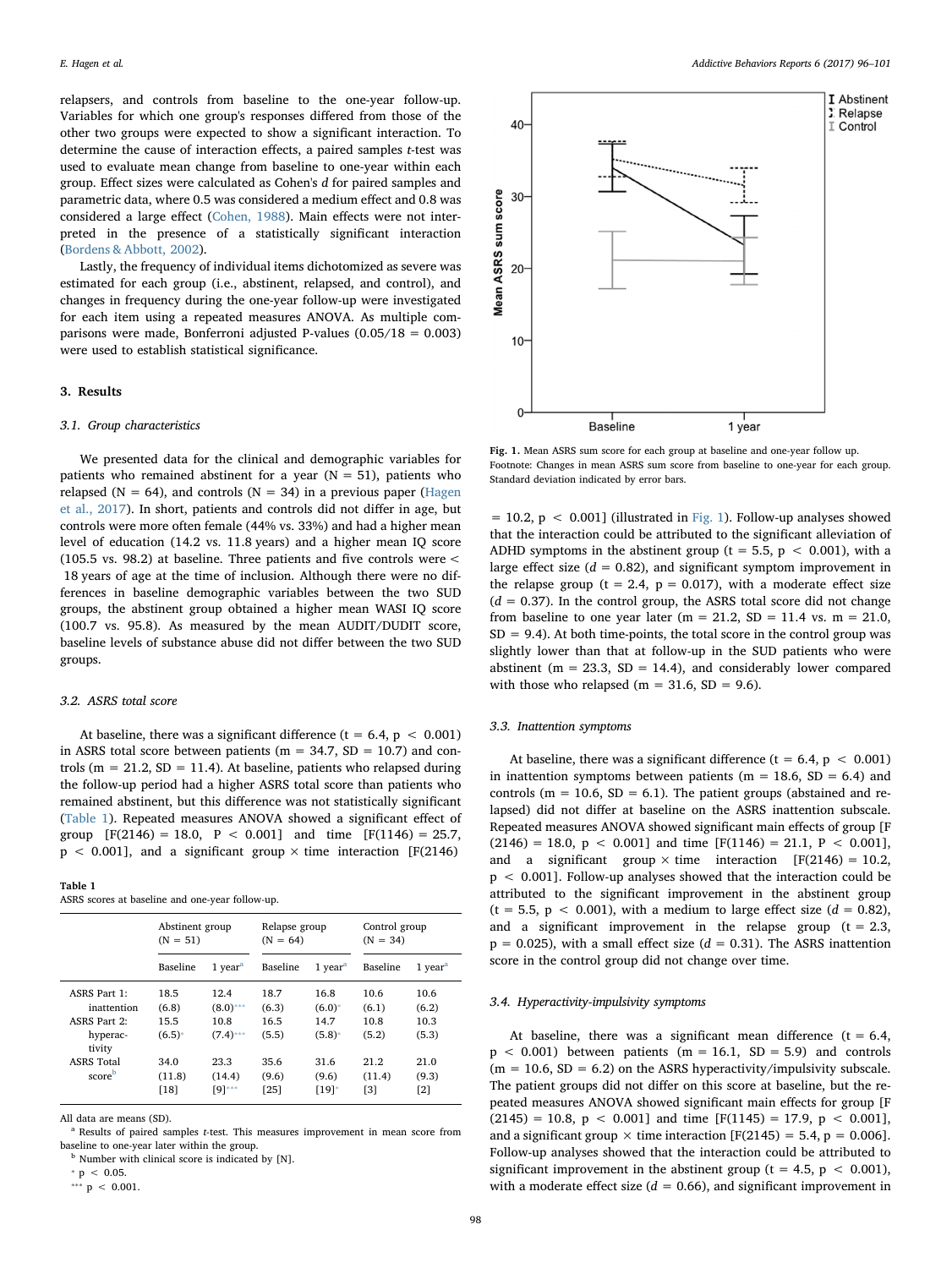<span id="page-3-0"></span>

Fig. 2. Mean frequency of severe ADHD symptoms (in total) for each group. Footnote: Changes in frequency of severe ADHD symptoms from baseline to one-year for each group.

the relapse group ( $t = 2.4$ ,  $p = 0.021$ ), with a small effect size  $(d = 0.31)$ . The change in the hyperactivity-impulsivity subscale was not statistically significant for the control group.

#### 3.5. ASRS scores indicating severe ADHD symptoms

The frequencies of number of severe ADHD symptoms (in total) for each group are presented in [Fig. 2.](#page-3-0) Overall, patients reported a significantly higher number of severe symptoms than controls at baseline  $(t = 6.1, p < 0.001)$ . The frequency of severe symptoms did not differ between the two patient groups at baseline ( $t = 0.6$ ,  $p = 0.570$ ). The abstinent group demonstrated a significant decrease  $(t = 4.4,$  $p \sim 0.001$ ) in severe symptoms from baseline (m = 7.3, SD = 4.3) to 1 year ( $m = 4.3$ ,  $SD = 4.5$ ), whereas the changes in the relapse group  $(t = 2.0, p = 0.054)$  and the control group  $(t = -0.1, p = 0.937)$ were not statistically significant.

The percentages of severe symptoms are presented for each group on each ASRS item in [Table 2.](#page-4-12) The control group had no statistically significant change from baseline on any items of the ASRS. The relapse group had significant change on two symptoms, but these did not withstand Bonferroni correction for multiple comparisons. For the abstinent group, eight items demonstrated a significant improvement from baseline to the one-year follow-up, but only three items were considered statistically significant following Bonferroni correction: Item 8: sustained attention (F[1, 50] = 14.8, p < 0.001), Item 9: concentration when listening  $(F[1, 50] = 24.3, p < 0.001)$ , and Item 13: Restlessness (F[1, 50] < 27.3, p < 0.001).

#### 4. Discussion

This study compared patients with polysubstance use disorder who remained abstinent, patients who relapsed, and healthy controls on changes in self-reported ADHD symptoms from baseline to follow-up assessment one year later. The abstinent group showed a substantial reduction of ADHD symptoms compared with the relapse and control groups. In fact, the scores of the abstinent group at follow-up were only slightly higher than those of the healthy controls, who were in the normal range for ADHD symptoms at both baseline and follow-up. The improvements in the abstinence group were particularly prominent on the ASRS items that reflect problems related to sustained attention, concentration, and restlessness.

#### 4.1. Improvement of self-reported ADHD symptoms

SUD complicates diagnostic procedures and accuracy for patients with comorbid ADHD symptoms of hyperactivity, impulsivity, and inattention. These symptoms are, however, not restricted to individuals with an ADHD diagnosis. Patients with SUD can develop impulsivity and hyperactivity, and have difficulty with attention as a result of the neurotoxic effects of the drugs that they use and the lifestyle associated with SUD ([Yuan et al., 2009\)](#page-5-14). Impulsivity and executive dysfunctions have been associated with almost all stages of SUD ([Stevens et al.,](#page-5-15) [2014\)](#page-5-15), as individuals with these characteristics have an increased probability of starting to use drugs, more destructive intensification of use, and more relapses after treatment ([Jentsch, 2009; Robbins, Gillan,](#page-5-16) [Smith, de Wit, & Ersche, 2012; Winstanley, Olausson, Taylor, & Jentsch,](#page-5-16) [2010\)](#page-5-16).

Systematic use of screening tools to identify ADHD in childhood is rare, which creates a risk of leaving cases undetected [\(Wilens et al.,](#page-5-5) [2011\)](#page-5-5). If these individuals later develop SUD, their attentional and impulsivity problems may be addressed for the first time as part of the initial diagnostic work in the SUD. Our findings suggest that active SUD and the associated lifestyle could account for some of the problems related to sustained attention, concentration, and restlessness, as these ADHD symptoms were substantially reduced in our clinical sample after one year of abstinence. The clinical importance of this result is strengthened by previous studies with the same cohort that have demonstrated improved executive functions, increased satisfaction with life, and reduced psychological distress ([Hagen et al., 2017](#page-5-13)). Thus, our findings support the recommendation from previous research that there should be a "treatment hierarchy" that begins with treatment of the most prominent SUD symptoms and stabilization of the drug addiction ([Wilens, 2004](#page-5-17)).

The reduction in ADHD symptoms in the two polysubstance use disorder groups in this study was compelling. The abstinence group showed a more profound reduction in severe ADHD symptoms, but the relapse group also showed some improvements. It is possible that, on average, SUD treatment improves ADHD symptomatology because it introduces a period of stability and reduces substance use. Several psychosocial treatments are recommended for SUD and comorbid mental disorders, including motivational interviewing, cognitive-behavioral therapy, contingency management, relapse prevention, case management, and social skills training ([Horsfall, Cleary,](#page-5-18) [Hunt, & Walter, 2009](#page-5-18)). To make behavioral changes, these treatments for SUD require cognitive processing and learning abilities ([Roehrich & Goldman, 1993](#page-5-19)). This could involve learning about program rules, treatment philosophy, and the negative effects of different drugs ([Grohman & Fals-Stewart, 2003\)](#page-5-20), all of which represent a substantial learning requirement at the onset of therapy. However, the present results suggest that a slow, careful, stepwise approach to learning requirements should be adopted in treatment, one that initially focuses on stabilizing the patient, providing structure, and supporting abstinence from substance use.

Diagnosing ADHD with active SUD is challenging. The risk of falsepositive ADHD diagnoses in patients assessed by ASRS has been reported [\(Lugoboni et al., 2017; Roncero et al., 2015\)](#page-5-21). Thus, our finding is a reminder that a period of abstinence, preferably evident by urine tests or other means of substance monitoring, should be in place before providing conclusions regarding an ADHD diagnosis.

# 4.2. Strengths and limitations

Many studies in this field have used cross-sectional designs ([van](#page-5-22) [Holst & Schilt, 2011\)](#page-5-22), and thus they were unable to track longitudinal changes. We used a prospective design for the patient and control groups, which allowed us to monitor possible training effects through repeated testing and reports on the same questionnaires [\(Schulte et al.,](#page-5-23) [2014\)](#page-5-23). However, there was a significant difference in years of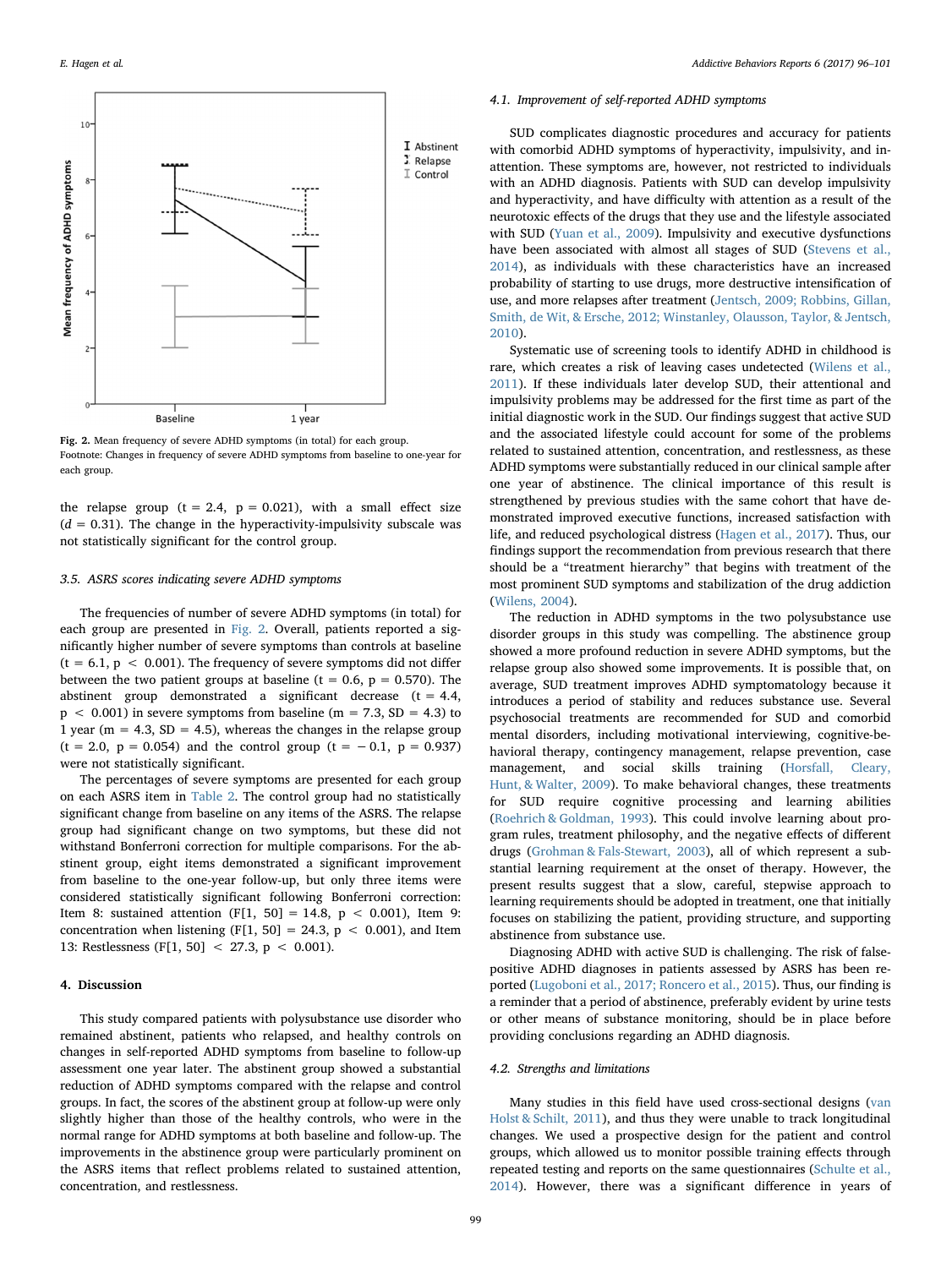#### <span id="page-4-12"></span>Table 2

Percentage of severe scores on ASRS items at the one-year follow-up.

| ASRS items           |                    | Abstinent group ( $N = 51$ ) |            | Relapse group ( $N = 64$ ) |            | Control group ( $N = 34$ ) |            |  |
|----------------------|--------------------|------------------------------|------------|----------------------------|------------|----------------------------|------------|--|
|                      |                    | Baseline % <sup>a</sup>      | 1 year $%$ | Baseline % <sup>a</sup>    | 1 year $%$ | Baseline % <sup>a</sup>    | 1 year $%$ |  |
| Part 1 Inattention   |                    |                              |            |                            |            |                            |            |  |
|                      | Finishing          | 33.3                         | 21.6       | 37.5                       | 34.4       | 5.9                        | 8.8        |  |
| 2                    | Organization       | 25.5                         | 13.7       | $29.7*$                    | 14.1       | 2.9                        | 2.9        |  |
| 3                    | Remembering        | $52.9*$                      | 33.3       | 54.7                       | 59.4       | 8.8                        | 17.6       |  |
| 4                    | Initiation         | $70.6*$                      | 51.0       | 76.6                       | 71.9       | 26.5                       | 38.2       |  |
|                      | Careless           | $33.3*$                      | 13.7       | 29.7                       | 21.9       | 11.8                       | 14.7       |  |
| 8                    | Attention          | $52.9***$ <sup>b</sup>       | 21.6       | 53.1                       | 42.2       | 23.5                       | 11.8       |  |
| 9                    | Listening          | $70.6***$ <sup>b</sup>       | 31.4       | 64.1                       | 62.5       | 23.5                       | 20.6       |  |
| 10                   | Finding things     | 21.6                         | 17.6       | 23.4                       | 25.0       | 2.9                        | 2.9        |  |
| 11                   | Easily distracted  | 68.6**                       | 45.1       | 76.6                       | 67.2       | 38.2                       | 47.1       |  |
| Part 2 Hyperactivity |                    |                              |            |                            |            |                            |            |  |
| 5                    | Fidgets            | 76.5                         | 62.7       | $89.1*$                    | 75.0       | 61.8                       | 58.8       |  |
| 6                    | Overactive         | 29.4                         | 21.6       | 28.1                       | 26.6       | 26.5                       | 11.8       |  |
| 12                   | Staying seated     | 3.9                          | 0.0        | 10.9                       | 4.7        | 0.0                        | 0.0        |  |
| 13                   | Restless           | $58.8***$ <sup>b</sup>       | 23.5       | 59.4                       | 53.1       | 14.7                       | 8.8        |  |
| 14                   | Relaxing           | 35.3                         | 27.5       | 34.4                       | 35.9       | 11.8                       | 11.8       |  |
| 15                   | Talks excessively  | $21.6**$                     | 5.9        | 23.4                       | 23.4       | 11.8                       | 14.7       |  |
| 16                   | Blurts out answers | 45.1                         | 41.2       | 46.9                       | 48.4       | 32.4                       | 35.3       |  |
| 17                   | Waiting turn       | 17.6                         | 9.8        | 21.9                       | 14.1       | 2.9                        | 8.8        |  |
| 18                   | Interrupts         | 11.8                         | 5.9        | 10.9                       | 6.25       | 2.9                        | 2.9        |  |

% = percentage of participants with self-reported severe symptoms within this group. ASRS, Adult ADHD Self-Report Scale.

<span id="page-4-11"></span><sup>a</sup> Comparison between baseline and one-year follow-up.

**b** Significant after Bonferroni correction.

<span id="page-4-13"></span> $p < 0.05$ .

<span id="page-4-15"></span>\*\*  $p \, < \, 0.01$ .

<span id="page-4-14"></span>\*\*\*  $p < 0.001$ .

education, gender, and work experience between the patients and controls. Regarding education, all Norwegian citizens receive compulsory education from 5 to 16 years of age. Hence, it was difficult to recruit age-matched participants with fewer than 10 years of education who did not use drugs.

The present study has several other limitations. First, the patients in the relapse and abstinence groups were self-selected (based on their self-reports), and time-sensitive variables that we did not assess may have influenced our outcome variables. Thus, we cannot conclude that the differences in the outcomes observed at 12 months were only caused by changes in substance use status. Furthermore, we only assessed ADHD symptoms at baseline and one-year follow-up; therefore, we cannot determine when the abstinence group's improvements in ADHD symptoms occurred during the follow-up period. In addition, the assessment of ADHD symptoms with ASRS does not constitute a full diagnostic procedure. Without historical anamnestic data in our study, it is difficult to suggest whether the alleviation of symptoms only applies to a subthreshold group of patients or if it is also associated with late-onset ADHD diagnosis.

Future research should include longitudinal prospective cohort studies with repeated measures of the trajectories of ADHD symptomatology in SUD patients. The presence or absence of ADHD should be assessed at baseline or collected from hospital journal data whenever possible. Cohort studies assessing ADHD in childhood, focusing on the participants developing SUD later in the trajectory, could provide valuable information and possibly explain the mechanism behind the findings presented here.

# 5. Conclusions

To our knowledge, this is the first study to report improvement of ADHD symptoms for people with polysubstance use disorder during a 12-month treatment sequence. Our data suggest that there is a clinically (as well as a statistically) significant reduction in self-reported ADHD symptoms for SUD patients following one year of abstinence. This is useful knowledge for patients suffering from comorbid SUD and ADHD,

as well as for clinicians. Our finding is a reminder that the assessment of ADHD should follow a period of abstinence to avoid false-positive ADHD diagnoses. Instead of focusing on ADHD as a persistent disorder, treatment should focus on how supporting stable abstinence may reduce ADHD-like symptoms.

## References

- <span id="page-4-4"></span>[Andrade, L. F., Carroll, K. M., & Petry, N. M. \(2013\). Marijuana use is associated with](http://refhub.elsevier.com/S2352-8532(17)30088-3/rf0005) [risky sexual behaviors in treatment-seeking polysubstance abusers.](http://refhub.elsevier.com/S2352-8532(17)30088-3/rf0005) The American [Journal of Drug and Alcohol Abuse, 39](http://refhub.elsevier.com/S2352-8532(17)30088-3/rf0005)(4), 266–271.
- <span id="page-4-1"></span>[Arias, A. J., Gelernter, J., Chan, G., Weiss, R. D., Brady, K. T., Farrer, L., & Kranzler, H. R.](http://refhub.elsevier.com/S2352-8532(17)30088-3/rf0010) [\(2008\). Correlates of co-occurring ADHD in drug-dependent subjects: Prevalence and](http://refhub.elsevier.com/S2352-8532(17)30088-3/rf0010) [features of substance dependence and psychiatric disorders.](http://refhub.elsevier.com/S2352-8532(17)30088-3/rf0010) Addictive Behaviors, 33[\(9\), 1199](http://refhub.elsevier.com/S2352-8532(17)30088-3/rf0010)–1207.
- <span id="page-4-7"></span>Association, A. P (2013). [Diagnostic and statistical manual of mental disorders \(DSM-5](http://refhub.elsevier.com/S2352-8532(17)30088-3/rf0015)®). [American Psychiatric Pub.](http://refhub.elsevier.com/S2352-8532(17)30088-3/rf0015)
- <span id="page-4-5"></span>[Badiani, A., Belin, D., Epstein, D., Calu, D., & Shaham, Y. \(2011\). Opiate versus psy](http://refhub.elsevier.com/S2352-8532(17)30088-3/rf0020)[chostimulant addiction: The di](http://refhub.elsevier.com/S2352-8532(17)30088-3/rf0020)fferences do matter. Nature Reviews Neuroscience, 12[\(11\), 685](http://refhub.elsevier.com/S2352-8532(17)30088-3/rf0020)–700.
- <span id="page-4-6"></span>[Bohn, M. J., Babor, T. F., & Kranzler, H. R. \(1995\). The alcohol use disorders identi](http://refhub.elsevier.com/S2352-8532(17)30088-3/rf0025)fi[cation test \(AUDIT\): Validation of a screening instrument for use in medical settings.](http://refhub.elsevier.com/S2352-8532(17)30088-3/rf0025) [Journal of Studies on Alcohol, 56](http://refhub.elsevier.com/S2352-8532(17)30088-3/rf0025)(4), 423–432.
- <span id="page-4-10"></span>Bordens, K. S., & Abbott, B. B. (2002). [Research design and methods: A process approach.](http://refhub.elsevier.com/S2352-8532(17)30088-3/rf0030) [McGraw-Hill.](http://refhub.elsevier.com/S2352-8532(17)30088-3/rf0030)
- <span id="page-4-0"></span>[Brook, J. S., Whiteman, M., Cohen, P., Shapiro, J., & Balka, E. \(1995\). Longitudinally](http://refhub.elsevier.com/S2352-8532(17)30088-3/rf0035) [predicting late adolescent and young adult drug use: Childhood and adolescent](http://refhub.elsevier.com/S2352-8532(17)30088-3/rf0035) precursors. [Journal of the American Academy of Child and Adolescent Psychiatry, 34](http://refhub.elsevier.com/S2352-8532(17)30088-3/rf0035)(9), 1230–[1238](http://refhub.elsevier.com/S2352-8532(17)30088-3/rf0035).
- <span id="page-4-2"></span>[Carroll, K. M., & Rounsaville, B. J. \(1993\). History and signi](http://refhub.elsevier.com/S2352-8532(17)30088-3/rf0040)ficance of childhood attention defi[cit disorder in treatment-seeking cocaine abusers.](http://refhub.elsevier.com/S2352-8532(17)30088-3/rf0040) Comprehensive Psychiatry, 34[\(2\), 75](http://refhub.elsevier.com/S2352-8532(17)30088-3/rf0040)–82.
- <span id="page-4-9"></span>Cohen, J. (1988). [Statistical power analysis for the behavioural sciences.](http://refhub.elsevier.com/S2352-8532(17)30088-3/rf0045) Hillside, NJ: [Lawrence Earlbaum Associates.](http://refhub.elsevier.com/S2352-8532(17)30088-3/rf0045)
- <span id="page-4-8"></span>[Dakwar, E., Mahony, M. A., Pavlicova, M., Glass, M. A., Brooks, M. D., Mariani, J. J., ...](http://refhub.elsevier.com/S2352-8532(17)30088-3/rf0050) [Levin, F. R. \(2012\). The utility of attention-de](http://refhub.elsevier.com/S2352-8532(17)30088-3/rf0050)ficit/hyperactivity disorder screening [instruments in individuals seeking treatment for substance use disorders.](http://refhub.elsevier.com/S2352-8532(17)30088-3/rf0050) The Journal [of Clinical Psychiatry, 73](http://refhub.elsevier.com/S2352-8532(17)30088-3/rf0050)(11), e1372.
- [van Emmerik-van Ortmerssen, K., van de Glind, G., van den Brink, W., Smit, F., Crunelle,](http://refhub.elsevier.com/S2352-8532(17)30088-3/rf0055) [C. L., Swets, M., & Schoevers, R. A. \(2012\). Prevalence of attention-de](http://refhub.elsevier.com/S2352-8532(17)30088-3/rf0055)ficit hyper[activity disorder in substance use disorder patients: A meta-analysis and meta-re](http://refhub.elsevier.com/S2352-8532(17)30088-3/rf0055)gression analysis. [Drug and Alcohol Dependence, 122](http://refhub.elsevier.com/S2352-8532(17)30088-3/rf0055)(1), 11–19.
- <span id="page-4-3"></span>[Faraone, S. V., Biederman, J., Doyle, A., Murray, K., Petty, C., Adamson, J. J., & Seidman,](http://refhub.elsevier.com/S2352-8532(17)30088-3/rf0060) [L. \(2006\). Neuropsychological studies of late onset and subthreshold diagnoses of](http://refhub.elsevier.com/S2352-8532(17)30088-3/rf0060) adult attention-defi[cit/hyperactivity disorder.](http://refhub.elsevier.com/S2352-8532(17)30088-3/rf0060) Biological Psychiatry, 60(10),